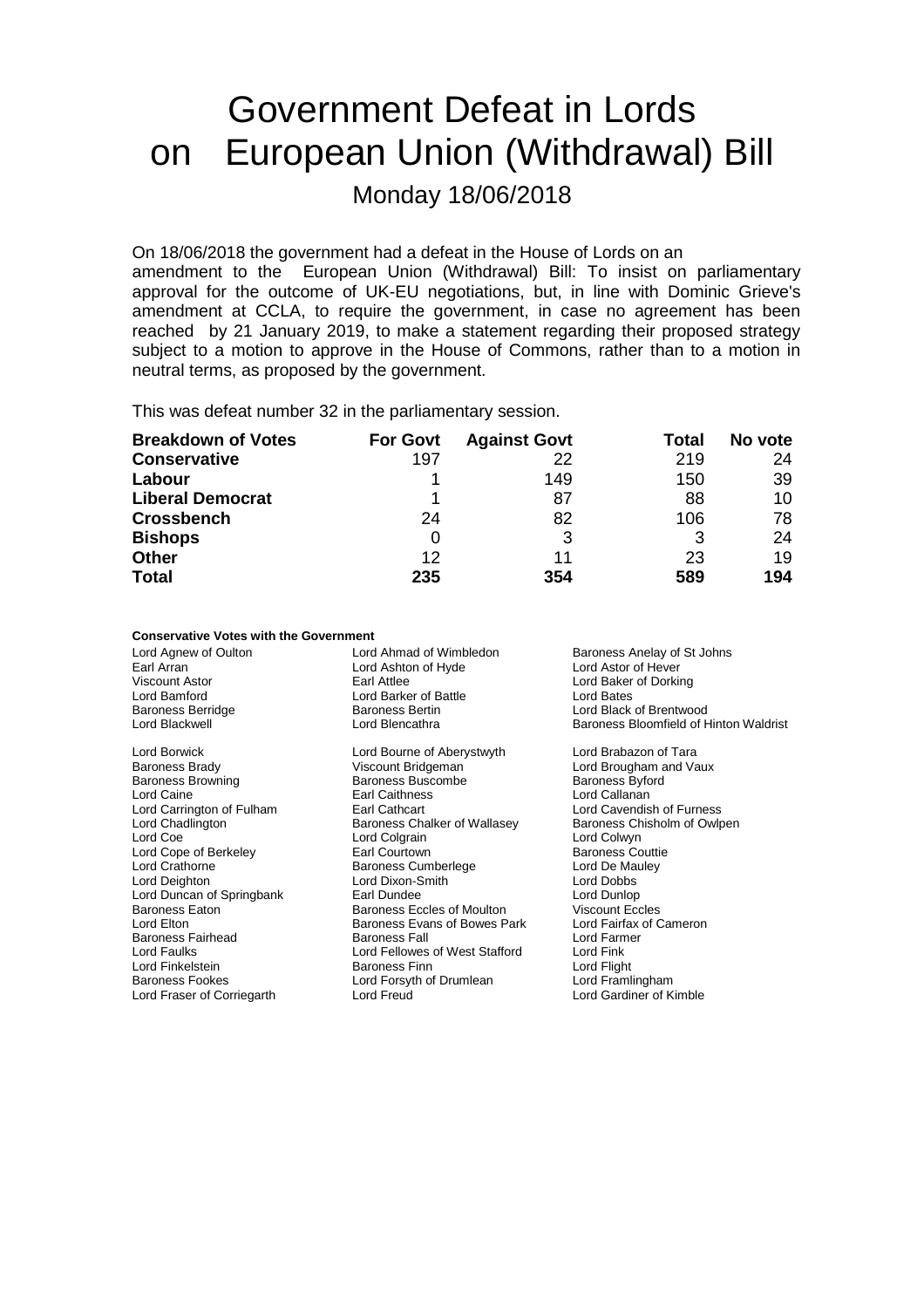Lord Gilbert of Panteg Lord Glendon<br>
Baroness Goldie Lord Goodlad Lord Hayward<br>
Lord Hill of Oareford<br>
Lord Hodgson of Astley Abbotts Lord Holmes of Richmond<br>
Lord Horam **Earl Home**<br>
Lord Howard of Rising Lord Lang of Monkton Lord Lawson<br>Lord Lexden **Lord Leigh Constant Leigh Constant** Lord Magan of Castletown Lord Mancroft<br>
Lord Marland Castletown Lord Marlesford Duke of Montrose Baroness Morris of Bolton<br>
Lord Naseby<br>
Lord Nash Baroness Oppenheim-Barnes Lord Patte<br>
Lord Popat Lord Price Baroness Redfern **Lord Ribeiro**<br>
Lord Risby **Lord Robathan** Baroness Scott of Bybrook Baroness Sec<br>
Lord Selkirk of Douglas
Baroness Sec Lord Strathclyde Baroness Stroud Baroness Stroud Baroness Stroud Baroness Stroud Baroness Stroud Baroness Stro Lord Waldegrave of North Hill Lord Wasserman<br>Lord Whitby Corporation Baroness Wilcox Lord Wolfson of Aspley Guise<br>Lord Young of Graffham

Baroness Gardner of Parkes Lord Garel-Jones Lord Geddes Baroness Goldie **Communist Constant Constant Constant Constant Constant Constant Constant Constant Constant Const**<br>
Lord Criffiths of Fforestfach **Constant Constant Constant Constant Constant Constant Constant Constant Con** Lord Griffiths of Fforestfach Lord Hague of Richmond Lord Hamilton of Epsom<br>Baroness Harding of Winscombe Lord Harris of Peckham Baroness Hanham Baroness Harding of Winscombe Lord Harris c<br>Lord Hayward Baroness Helic Lord Henley Lord Hodgson of Astley Abbotts<br>
Earl Home Baroness Hodgson of Abinger<br>
Baroness Hooper Lord Horam **Lord Howard of Rising Lord Howard of Lympne**<br>
Lord Howard Cord Howell of Guildford Lord Howe Lord Hunt of Wirral Earl Howe **Lord Howell of Guildford** Lord Hunt of Wirral<br>
Lord James of Blackheath **Baroness Jenkin of Kennington** Lord Keen of Elie Lord Keen of Blackheath Baroness Jenkin of Kennington<br>
Lord Kirkham Lord Lamont of Lerwick Lord King of Bridgwater **Lord Kirkham Lord Lamont of Lerwick** Lord Lamont of Lerw<br>
Lord Lang of Monkton Lord Lawson of Blaby Lord Leigh of Hurley Lord Lexden Earl Lindsay Lord Lingfield Earl Liverpool **Earl Liverpool** Marquess of Lothian Lord Lucas<br>
Lord Lupton Lord MacGregor of Pulham Market Lord Mackay of Clashfern Lord MacGregor of Pulham Market Lord Mackay of Cla<br>Lord Mancroft **Clashfer** Baroness Manzoor Lord Marland Lord Marlesford Lord Maude of Horsham Lord McColl of Dulwich Baroness McGregor-Smith Lord McInnes c<br>
Duke of Montrose Collection Baroness Morris of Bolton Lord Moynihan Lord Naseby Lord Nash Baroness Neville-Rolfe<br>
Baroness Newlove Baroness Nicholson of Winterbourne Baroness Noakes Baroness Nicholson of Winterbourne Baroness Noakes<br>Lord O'Shaughnessy Baroness O'Cathain Lord Norton of Louth Lord O'Shaughnessy Baroness O'Catha<br>
Baroness Oppenheim-Barnes Lord Patten Corporation Baroness Pidding Lord Price **Company Company** Baroness Rawlings<br>
Lord Ribeiro **Company Account Richard Price Company** Viscount Ridley Lord Risby **Communist Communist Lord Robathan**<br>
Lord Rotherwick **Communist Communist Lord Ryder of Wensum**<br>
Lord Rotherwick **Communist Communist Communist Communist Communist Communist Communist Communist Communist Comm** Lord Ryder of Wensum Lord Sassoon<br>Baroness Seccombe Larl Selborne Lord Selkirk of Douglas Lord Selsdon<br>
Lord Shephard of Northwold Lord Sherbourne of Didsbury<br>
Lord Sherbourne of Didsbury Lord Sheikh Baroness Shephard of Northwold<br>
Lord Shinkwin **Baroness Shephard of Northwold** Lord Shinkwin **Earl Shrewsbury Lord Smith of Hindhead**<br>
Lord Spicer **Consumers Steam Scott** Lord Sterling of Plaistow Baroness Stedman-Scott Lord Sterling of Plaistow<br>
Baroness Stroud
Baroness Sugg Lord Suri Lord Swinfen Lord Taylor of Holbeach Lord Tebbit Lord Tefgarne Communication Correspondent Lord Trenchard<br>
Lord Trenchard Lord True Communication Communication Correspondent Viscount Ullswater Lord True **Communist Communist Communist Communist Communist Communist Communist Communist Communist Communist Communist Communist Communist Communist Communist Communist Communist Communist Communist Communist Communist C** Baroness Vere of Norbiton **Leart Lord Vinson** Lord Wakeham Lord Wakeham Lord Wakehamam Lord Wei<br>
Lord Waldegrave of North Hill Lord Wasserman Lord Wei Baroness Wilcox **Baroness Williams of Trafford**<br> **Baroness Wyld** Lord Young of Cookham Viscount Younger of Leckie

### **Conservative Votes against the Government**

Lord Bowness Lord Cooper of Windrush Lord Cormack Lord Deben<br>
Lord Deben **Lord Called Lord Green of Hurstpierpoint**<br>
Lord Heseltine Lord Higgins Lord Heseltine Lord Higgins Lord Higgins Lord Lord Inglewood<br>
Lord Kirkhope of Harrogate Lord Livingston of Parkhead Baroness McInt Lord Tugendhat **Baroness Warsi** Baroness Warsi Baroness Wheatcroft Lord Willetts

Baroness Altmann Lord Arbuthnot of Edrom Lord Balfe

Lord Kirkhope of Harrogate Lord Livingston of Parkhead Baroness McIntosh of Pickering<br>
Lord Northbrook Lord Patten of Barnes Lord Prior of Brampton Lord Prior of Brampton

**Labour Votes with the Government** Baroness Mallalieu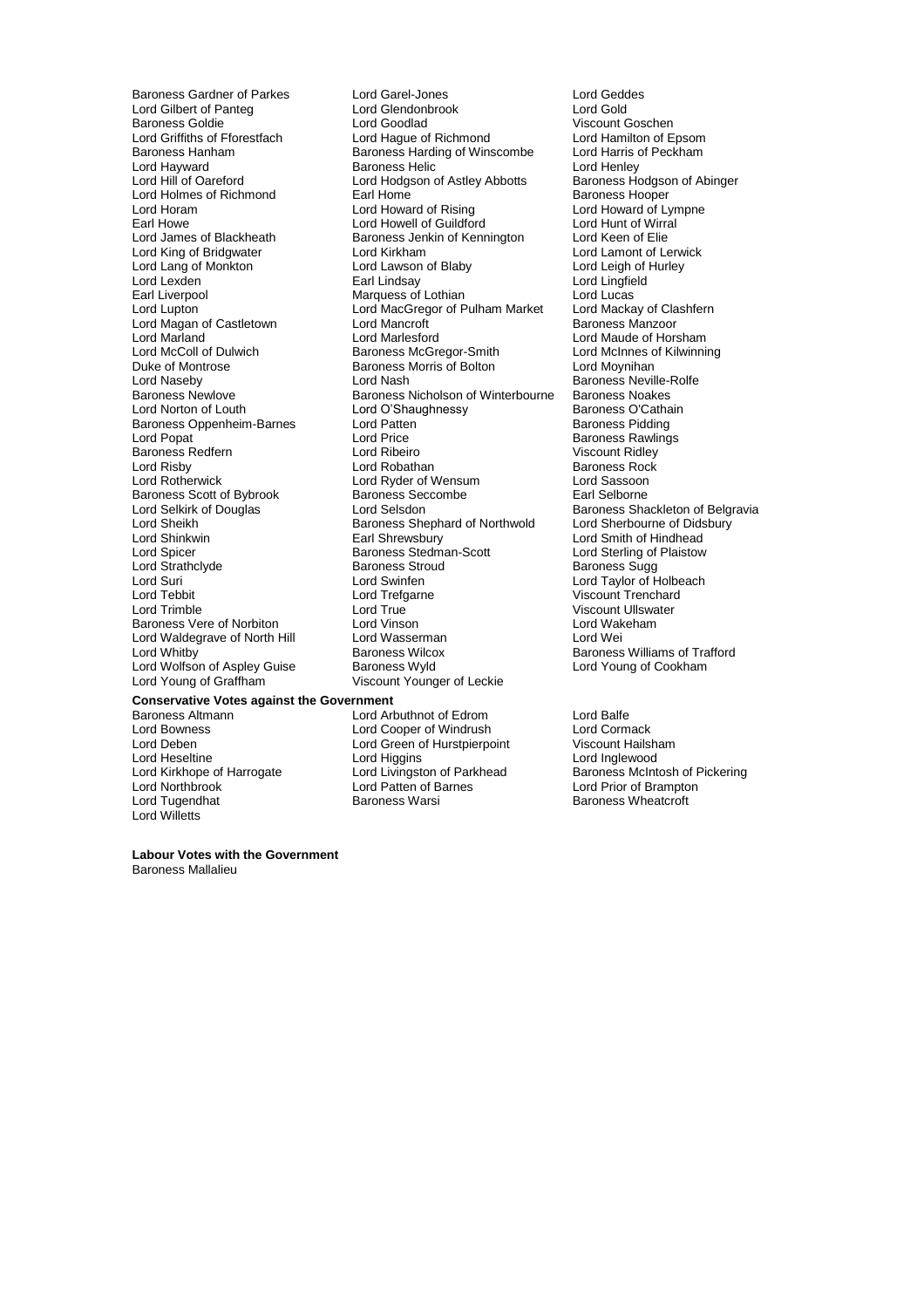### **Labour Votes against the Government**

Lord Anderson of Swansea Baroness Andrews **Baroness Andrews** Baroness Armstrong of Hill Top<br>
Lord Basam of Brighton Lord Beecham Lord Bach Lord Bassam of Brighton Lord Beecham Baroness Blackstone **Baroness Blood** Bunketters Blood Lord Blunketters and Blunketters and Branch Lord Branch Lord Branch Lord Branch Lord Branch Lord Branch Lord Branch Lord Branch Lord Branch Lord Branch Lord Branch Lord Lord Boateng **Lord Brandley** Lord Brandley **Lord Brandley** Lord Bragg<br>
Lord Brennan **Lord Brooke** of Alverthorpe Lord Brookman Lord Brennan **Lord Brooke of Alverthorpe** Lord Brookman<br>
Lord Browne of Ladyton Lord Campbell-Savours Lord Carter of Coles Lord Browne of Ladyton Lord Campbell-Savours Lord Carter of Cole<br>
Lord Cashman Lord Campbell-Savours Lord Cole<br>
Lord Cashman Baroness Chakrabarti Chandos Lord Cashman Baroness Chakrabarti Chandos Chakrabarti Lord Charles Chakrabarti Lord Chandos Chandos Chandos Chandos Chandos Chandos Chandos Chandos Chandos Chandos Chandos Chandos Chandos Chandos Chandos Chandos Chandos Ch Lord Collins of Highbury **Baroness Corston**<br>
Lord Cunningham of Felling **Baroness Corston Clen Clova** Baroness Crawley Lord Davies of Oldham and Baroness Donaghy Lord Donoughuess Donaghy<br>Baroness Drake Cord Dubs Lord Dubs Lord Dubs Baroness Drake Lord Drayson<br>
Lord Elder Lord Evans of Watford Lord Faulkner of Worcester Lord Foulkes of<br>Lord Giddens Gales Baroness Baroness Baroness Baroness Baroness Baroness Gales Lord Giddens Lord Goldsmith Lord Gordon of Strathblane Baroness Goudie **Lord Grantchester Lord Grantchester** Lord Griffiths of Burry Port<br>
Lord Hain **Cord Hartic Cord Grantchester** Lord Hartis of Haringey Lord Hain Viscount Hanworth Lord Harris of Haringey Baroness Healy of Primrose Hill Baroness Henig Baroness Henidenses Henry Baroness Hilton of Eggard<br>Lord Hughes of Woodside Lord Hollick **Baroness Howells of St Davids**<br>
Lord Hunt of Kings Heath **Barones Lord Irvine of Lairg** Baroness Jones of Whitchurch Lord Jones<br>
Baroness Kennedy of Cradley Baroness Kennedy of The Shaws Lord Kennedy of Southwark Baroness Kennedy of Cradley Baroness Kennedy of The Shaws<br>Baroness Kingsmill Baroness Kennedy of The Shaws Lord Knight of Weymouth Lord Layard Lord Lea of Lord Lea of Lord Lea of Lord Lea of Lord Lea of Lea of Lea of Cronall Lord Lea of Lea of Lea of Lea of Lea of Lea of Lea of Lea of Lea of Lea of Lea of Lea of Lea of Lea of L Lord Leitch Lord Lennie Lord Levy Baroness Liddell of Coatdyke Lord Liddle Lord Liddle Corpus Lord Lipsey<br>
Lord MacKenzie of Burtersett Lord Livermore Corpus Lord MacKenzie of Culkein Baroness Lister of Burtersett Lord Livermore Communication Cord MacKenzie of Culter<br>Baroness Massey of Darwen Lord Maxton Cord MacKenzie of McAvoy Baroness Massey of Darwen Lord Maxton Lord Maxton Lord McAvoy<br>
Lord McConnell of Glenscorrodale Baroness McDonagh Baroness McIntosh of Hudnall Lord McConnell of Glenscorrodale Baroness M<br>
Lord McKenzie of Luton Lord Monks Lord McKenzie of Luton Lord Monks<br>
Lord Morgan of Huyton Baroness Morris of Yardley Cord Morris of Handsworth Lord Murphy of Torfaen Baroness Nye Lord Pendry<br>
Baroness Pitkeathley Lord Ponsonby of Shulbrede Lord Prescott<br>
Baroness Prosser Baroness Quin<br>
Baroness Prosser Baroness Quin Baroness Prosser Baroness Quin Lord Radice Baroness Ramsay of Cartvale Lord Rea Lord Rea Baroness Rebuck<br>
Lord Reid of Cardowan Lord Robertson of Port Ellen Lord Rogers of Riverside Lord Reid of Cardowan Lord Robertson of Port Ellen<br>
Lord Rooker Lord Rosser Lord Rooker **Lord Rosser** Communications Communications Corresponds a Lord Rosser Corresponds Baroness Royall of Blaisdon<br>
Baroness Sherlock **Communication** Viscount Simon<br>
Baroness Smith of Basildon Baroness Sherlock **Viscount Simon** Baroness Smith of Basildon<br>
Lord Snape **Baroness** Lord Soley **Baroness** Lord Stevenson of Balmacara Lord Snape Lord Soley Lord Stevenson of Balmacara Lord Stone of Blackheath **Baroness Taylor of Bolton** Baroness Thornton Lord Tomlinson Lord Touhig Lord Tomlinson Lord Touhig Lord Tomlinson Lord Triesman Lord Turnberg Lord Turnberg Raroness Warv Lord Watson of Invergowrie **Lord Watts**<br>
Baroness Whitaker
Baroness Whitaker **Baroness** Baroness Whitaker The Lord Whitty Lord Whitty Cord Williams of Elvel<br>
Lord Winston The Lord Wood of Anfield<br>
Lord Winston The Lord Wood of Anfield<br>
Lord Winston Lord Wood of Anfield Lord Young of Norwood Green

Lord Adonis Lord Allen of Kensington Lord Alli Lord Bhattacharyya **Baroness Billingham Baroness Billingham**<br>Baroness Blood **Blunkett** Lord Clark of Windermere **Lord Clark of Pimlico**<br>Baroness Corston **Baroness Crawley** Lord Davidson of Glen Clova Lord Davies of Star<br>
Baroness Donaghy Baron Lord Donoughue Lord Evans of Watford **Lord Election Lord Falconer of Thoroton**<br>
Lord Foulkes of Cumnock **Baroness** Gale Lord Irvine of Lairg<br>
Lord Jones<br>
Lord Judd Lord Kinnock **Exercise School Communist Constructs Constructs**<br>
Lord Layard Lord Lea of Crondall Exaroness Morris of Yardley Lord Morris c<br>
Baroness Nye Lord Parekh Baroness Pitkeathley **Lord Plant of Highfield**<br>
Lord Prescott **Baroness Primarolo** Lord Wood of Anfield<br>
Baroness Young of Old Scone<br>
Cone

Lord Haworth **Baroness Hayter of Kentish Town**<br>
Baroness Henig **Baroness Hilton of Eggardon** Lord Turnberg **Example 2** Baroness Warwick of Undercliffe<br>
Lord Watts<br>
Baroness Wheeler

**Liberal Democrat Votes with the Government** Baroness Falkner of Margravine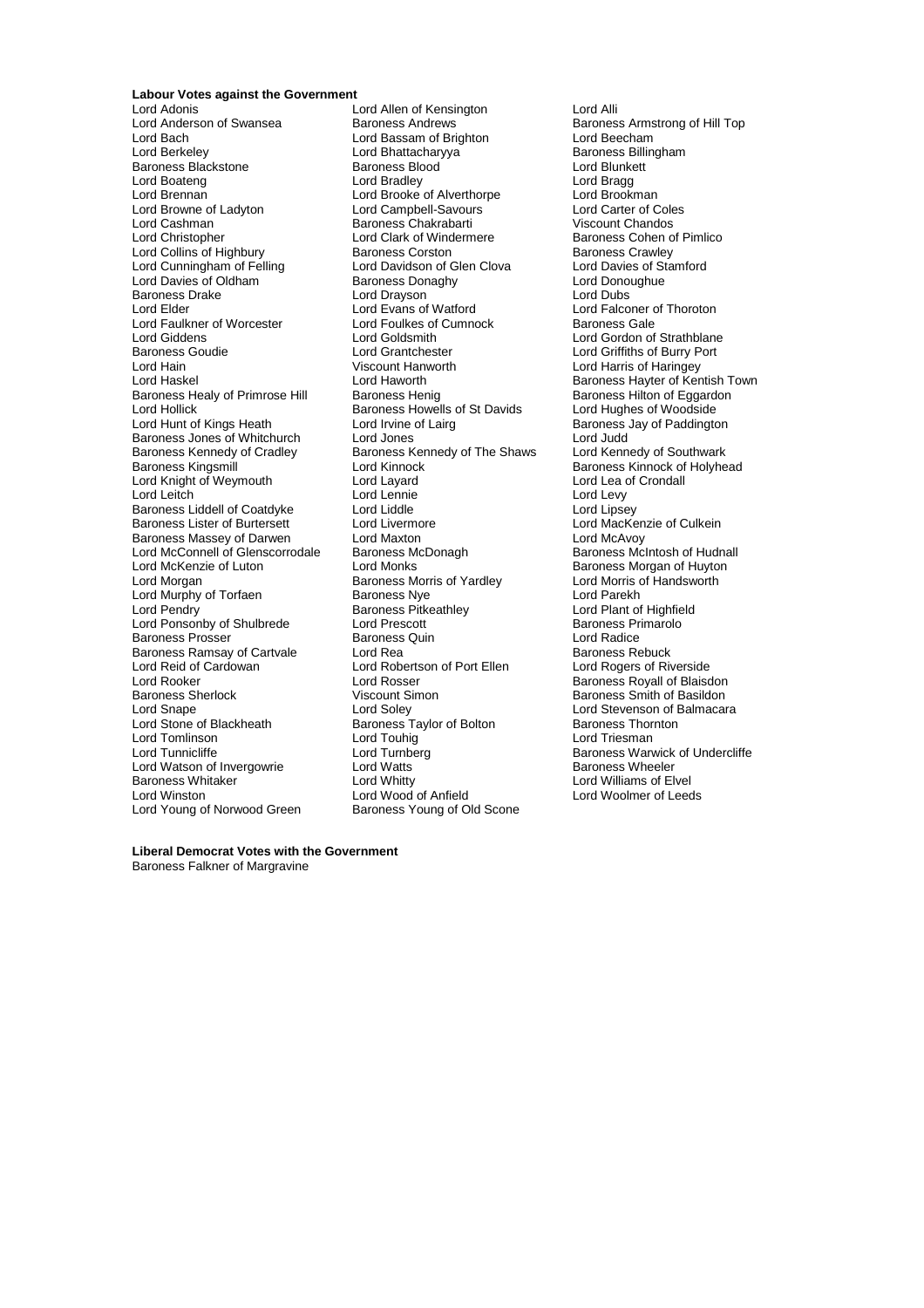### **Liberal Democrat Votes against the Government**

Lord Ashdown of Norton-sub-Hamdon Baroness Bakewell of Hardington Mandeville

Lord Campbell of Pittenweem Lord Chidgey<br>
Lord Cotter
Lord Chidgey Lord Jones of Cheltenham Lord Kirkwood of Kirkhope<br>
Lord Lee of Trafford Baroness Ludford Lord Paddick Lord Palmer of Childs Hill<br>
Baroness Pinnock Lord Purvis of Tweed Lord Rodgers of Quarry Bank Baroness Scott of Needham Market<br>Baroness Sheehan Baroness Sharker Lord Shipley Lord Stoneham of Droxford Lord Storey<br>
Lord Stunell Cord Stunell

Lord Beith **Baroness Benjamin**<br>
Baroness Bonham-Carter of Yarnbury<br>
Baroness Brinton<br>
Baroness Brinton Baroness Bowles of Berkhamsted Lord Bradshaw **Baroness Brinton**<br>
Lord Bruce of Bennachie Lord Burnett Baroness Burt of Solihull Lord Bruce of Bennachie **Lord Burnett** Baroness Burt of Solitional Lord Campbell of Pittenweem **Baroness Burt of Solition**<br>
Lord Campbell of Pittenweem Lord Chidgey **Constant Constanting Constant Constant Constant Constant** Lord Dholakia **Baroness Doocey**<br>
Lord Foster of Bath **Baroness Doocey** Baroness Featherstone Lord Foster of Bath Lord Fox Baroness Garden of Frognal Lord German Lord German Earl Glasgow<br>Lord Goddard of Stockport Baroness Grender Baroness Hamwee Lord Goddard of Stockport **Baroness Grender** Baroness Haroness Haroness Haroness Haroness Haroness Haroness Haroness Haroness Haroness Haroness Haroness Haroness Haroness Haroness Haroness Haroness Haroness Haroness Harone Baroness Harris of Richmond Baroness Humphreys **Exercise Serverse Exercise Additional**<br>Baroness Hussein-Ece **Baroness Janke** Baroness Jolly Baroness Hussein-Ece Baroness Janke Baroness Jolly<br>
Lord Jones of Cheltenham Lord Kirkwood of Kirkhope Baroness Kramer Lord Lee of Trafford **Exercise State Concess Ludford** Lord Maclennan of Rogart<br>Baroness Maddock **Baroness Lord Maclennan of Rogart** Lord McNally Lord Marks of Henley-on-Thames Lord McNally<br>Lord Newby **Baroness Northover** Baroness Miller of Chilthorne Domer<br>
Lord Palmer of Childs Hill Baroness Northover<br>
Lord Palmer of Childs Hill Baroness Parminter Baroness Pinnock **Example 2 Example 2 Lord Purvis of Tweed** Baroness Randerson<br>
Lord Razzall **Baroness** Lord Rennard **Baroness** Lord Roberts of Lland Lord Razzall Lord Rennard Lord Roberts of Llandudno Lord Shipley<br>
Lord Steel of Aikwood<br>
Lord Stephen<br>
Lord Stephen Baroness Smith of Newnham Lord Steel of Aikwood Lord Stephen Lord Stunell **Construction Baroness Suttle Construction Construction**<br>
Baroness Thomas of Winchester Lord Thomas of Gresford Baroness Thomas of Winchester Lord Thom<br>Viscount Thurso Lord Tope Baroness Thornhill **Matter Strutter Contains The Viscount Thurso** Corress Lord Tope<br>
Lord Vallance of Tummel<br>
Baroness Tyler of Enfield **Lord Tyler** Lord Tummel Corress Lord Vallance of Tummel Baroness Tyler of Enfield **Lord Tyler** Lord Tyler Lord Vallance of Tumme<br>Lord Veriee Lord Wallace of Tankerness Lord Wallace of Saltaire Lord Verjee Lord Wallace of Tankerness Lord Wallace of Saltaire Corp.<br>
Lord Willis of Knaresborough Lord Wrigglesworth<br>
Lord Wrigglesworth Lord Willis of Knaresborough

#### **Crossbench Votes with the Government**

Lord Bew Lord Cameron of Dillington Cord Craig of Radley<br>
Lord Craigavon Craigavon Lord Cromwell<br>
Lord Craigavon Lord Cromwell Viscount Craigavon Lord Cromwell Lord Dannatt Baroness Deech **Earl Erroll** Earl Erroll Earl Erroll Cord Fellowes<br>
Lord Green of Deddington Lord Greenway **Earl Example 2018** Lord Green of Deddington Lord Greenway Lord Greenway Lord Hogan<br>
Lord Judge Lord Kakkar Lord Kakkar Earl Lytton Lord Judge Lord Kakkar Earl Lytton Lord Mountevans<br>
Viscount Slim<br>
Viscount Slim Lord Powell of Bayswater **Viscount Slim** Lord St John of Bletso<br>
Lord Thurlow Lord Trevethin and Oaksev Baroness Wolf of Dulwich Lord Trevethin and Oaksey

Lord Blair of Boughton **Baroness Boothroyd** Cord Broers Lord Broers<br>Baroness Brown of Cambridge Boot Lord Butler of Brockwell Corporation Baroness Butler-Sloss Baroness Brown of Cambridge Lord Butler of Brockwell **Baroness Butler-**<br>Baroness Campbell of Surbiton Lord Carlile of Berriew **Earl Clancarty** Baroness Campbell of Surbiton Lord Carlile of Berriew Earl Clancarty<br>
Lord Collins of Mapesbury Viscount Colville of Culross Earl Cork and Orrery Baroness Coussins <sup>7</sup> The Baroness D'Souza **Constantino Lord Dykes**<br>
Lord Eames Coussins The Lord Elystan-Morgan Corporation Constantino Present Palkland Baroness Finlay of Llandaff Lord Freyberg<br>Baroness Grey-Thompson Lord Hannay of Chiswick Baroness Grey-Thompson Lord Hannay of Chiswick Lord Harries of Pentregarth<br>Lord Haskins Lord Hennessy of Nympsfie Lord Haskins **Example 2** Baroness Hayman **Lord Hennessy of Nympsfield**<br>
Lord Hoffmann **Lord Hoffmann** Baroness Hogg **COLOR** Baroness Hollins Lord Hope of Craighead Baroness Howe of Idlicote Lord Hylton<br>Lord Janvrin Lord Lord Lord Lord Kerr of

**Crossbench Votes against the Government** Lord Aberdare **Lord Alton of Liverpool** Lord Berkeley of Knighton<br>
Lord Bichard **Corporation** Lord Bilimoria **Lord Binghton** Lord Birt Lord Bilimoria **Lord Birt**<br>
Baroness Boothroyd **Lord Broers** Viscount Colville of Culross Earl Cork and Baroness D'Souza Lord Elystan-Morgan Viscount Falkland<br>
Lord Freyberg Controller Baroness Greengross Baroness Hogg Baroness Hollins

Lord Kerr of Kinlochard

Lord Allan of Hallam<br>eville Baroness Barker